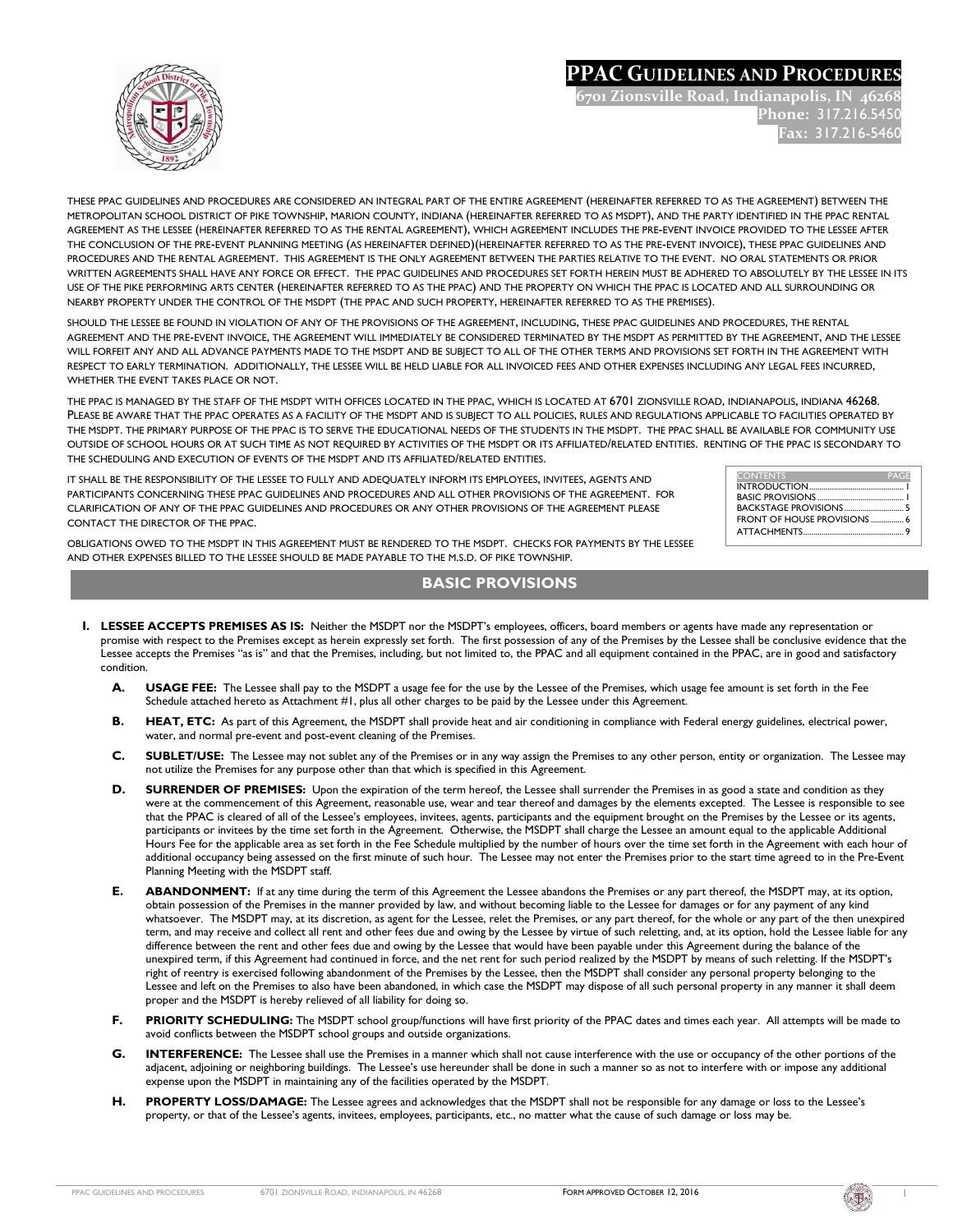**I. NOTICE:** Any notices required to be given under this Agreement shall be made in writing and delivered by facsimile transmission, e-mail, personal delivery, overnight courier or first class mail to the following address:

PIKE PERFORMING ARTS CENTER MSD OF PIKE TOWNSHIP 6701 ZIONSVILLE ROAD INDIANAPOLIS, IN 46268 FACSIMILE: (317) 216-5460 PPAC@PIKE.K12.IN.US

- **II. COMPLIANCE WITH LAWS AND LICENSING:** No activities in violation of Federal, State, or Local laws, ordinances, rules or regulations or the policies of the MSDPT shall be permitted on the Premises. It shall be the responsibility of the Lessee during the term of this Agreement to enforce compliance of all of the foregoing by its employees, agents, invitees, participants and attendees.
	- **A. LICENSE/PERMITS/COPYRIGHTS:** The Lessee shall obtain and pay the fee for all licenses and permits necessary to conduct the Lessee's operations specified by this Agreement. The MSDPT may require evidence of such licenses being in effect. The Lessee shall assume all costs arising from the use of patented, trademarked, franchised or copyrighted music, materials, devices, processes or dramatic rights used on or incorporated in the Lessee's event. The Lessee agrees to indemnify, defend and hold harmless the MSDPT, its employees, officers, board members and agents from any claims or costs, including legal fees, which might arise from the use or the questioning of the use of any such materials described above. The taking of photographs and the possession and/or use of cameras or audio or video recorders during performances of copy-write protected materials is strictly prohibited. The Lessee is responsible for enforcing this restriction and confiscation of such equipment used in violation of such restriction, which equipment will be picked up by attendees after the event in the PPAC Box Office.
	- **B. FIRE/SAFETY CODES:** All sets, costumes, properties, pyrotechnics, laser lighting equipment, and any other materials used by the Lessee must conform to all existing fire and safety codes. The Lessee must observe all provisions of the fire prevention code that prohibit smoking, flammable decorations, open flames, and explosive or inflammable fluids, gases and compounds. The MSDPT requires written evidence that all such codes have been observed and that operators have the required license(s), which evidence shall be immediately provided by the MSDPT upon request.
	- **C. ALTERATIONS AND IMPROVEMENTS**: The Lessee shall make no alterations to the Premises or construct any building or make any other improvements on the Premises without the prior written consent of the MSDPT. Any and all alterations, changes, and/or improvements built, constructed or placed on the Premises by the Lessee shall, unless otherwise provided by written agreement between the MSDPT and the Lessee, be and become the property of the MSDPT and remain on the Premises at the expiration or earlier termination of this Agreement.
	- **D.** NON-RESIDENT ALIENS: Should any employee, agent or invitee of the Lessee or the artist(s) to be presented by the Lessee be a non-resident alien individual, partnership or corporation, then the Lessee expressly agrees to perform all obligations and to assume all liabilities as the withholding agent pursuant to the requirements of Section 1441 and 1442 of the Internal Revenue Code and the Federal Regulations promulgated thereunder.
- **III. REQUIRED FEES AND DOCUMENTATION (see Attachment #1):** All fees, labor costs, and penalties referred to in these PPAC Guidelines and Procedures must be paid by the Lessee in full at least fourteen (14) calendar days prior to date the Lessee occupies the Premises. Following the Lessee's event, any additional charges or damages will be deducted from the Security Deposit. If additional Charges exceed the Security Deposit, then the Lessee will be billed for such additional Charges. In addition, the Lessee shall provide the MSDPT the following in the manner and within the time periods set forth below, and acknowledges that the failure to satisfy any of these conditions will result in a termination of this Agreement and removal of any hold placed on the date or dates for the Lessee's use of the Premises:
	- **A. FORMS:** The Lessee shall provide the MSDPT the fully completed Rental Agreement signed by the authorized officer of the Lessee no later than the earlier of thirty (30) calendar days prior to first day of occupancy of the Premises by the Lessee and/or fourteen (14) calendar days after initial hold is placed on the date or dates for Lessee's use of the Premises.
	- **B. DEPOSIT:** No later than the earlier of thirty (30) calendar days prior to first day of occupancy of the Premises by the Lessee and/or fourteen (14) calendar days after initial hold is placed on the date or dates for Lessee's use of the Premises, the Lessee shall provide the MSDPT a check for the Security Deposit (paid to the order of **M.S.D. of Pike Township**) in the amount of \$1,000.00 or such greater amount as set forth in writing by the MSDPT. The MSDPT shall cash such check. The MSDPT shall not apply any of the Security Deposit to the amount owed by the Lessee set forth in the Pre-Event Invoice. Instead, the MSDPT shall apply the Security Deposit toward additional costs, including, but not limited to, damages or penalties assessed by the MSDPT against the Lessee. Notwithstanding the foregoing, if the MSDPT waives the payment of the Pre-Event Invoice as set forth in Section III.G. of these PPAC Guidelines and Procedures and the Lessee then terminates this Agreement earlier than the term of this Agreement or otherwise fails to satisfy any of the conditions set forth in Section III. of these PPAC Guidelines and Procedures, then the MSDPT is entitled to the amount of the Security Deposit as liquidated damages between the parties, which amount is in addition to all other rights and remedies available to the MSDPT under law, equity or this Agreement. If there are no damages or penalties assessed by the MSDPT then a full refund of the deposit will be mailed to the Lessee. If any damages are assessed, then the remaining balance of the deposit will be mailed to the Lessee.
	- **C. PROOF OF NON-PROFIT STATUS:** If the Lessee is a non-profit, tax-exempt organization, then no later than thirty (30) calendar days prior to first day of occupancy of the Premises by the Lessee, the Lessee shall provide the MSDPT written evidence satisfactory to the MSDPT that the Lessee is currently recognized by the Internal Revenue Service as a non-profit, tax-exempt organization (i.e. 501(c)(3) entity). Such written evidence will be kept on file by the MSDPT for a period of one year from the date of this Agreement.
	- **D. OTHER CONTRACTS:** If applicable, the Lessee shall provide the MSDPT at the time it provides the Rental Agreement signed by the Lessee in accordance with III.A. of these PPAC Guidelines and Procedures a copy of the contract(s) between the Lessee and the person or people or the entity or entities to be presented or performing at the Lessee's event and all people and companies providing goods/services to, or on behalf of, the Lessee in connection with the event. Portions of such contracts concerning financial arrangements with the Lessee may be redacted.
	- **E. EVIDENCE OF INSURANCE:** No later than thirty (30) calendar days prior to first day of occupancy of the Premises by the Lessee, the Lessee must provide the MSDPT with a certificate of insurance in form and substance satisfactory to the MSDPT which evidences the required insurance is in the amounts no less than the coverage amounts set forth in Section IV of these PPAC Guidelines and Procedures and naming the MSDPT as an additional insured or loss payee on a non-contributory basis.
	- **F. FEDERAL TAX FORM W-9:** No later than thirty (30) calendar days prior to first day of occupancy of the Premises by the Lessee, the Lessee must provide the MSDPT a completed and executed Form W-9.
	- **G. PRE-EVENT INVOICE PAYMENT:** No later than fourteen (14) calendar days prior to the first day of occupancy of the Premises by the Lessee, the Lessee shall pay the MSDPT the amount set forth on the Pre-Event Invoice except as expressly waived by MSDPT, which waivers may be granted for federal, state and local governmental entities that are not permitted by their policies or applicable law to pay any such invoices prior to the use of the Premises. The Pre-Event Invoice will be issued by the MSDPT after the required meeting between the Lessee and the MSDPT staff to evaluate the event needs and logistics. Event details need to be in place thirty (30) calendar days prior to first day of use for Pre-Event Invoice to be prepared and sent to the Lessee.
	- H. PRE-EVENT PLANNING MEETING: No later than thirty (30) calendar days prior to the first day of occupancy of the Premises by the Lessee, the Lessee shall have a meeting with the MSDPT staff in order to finalize all of the details related to the Lessee's event being held on the Premises, including, but not limited to, the need for the MSDPT to consider granting a waiver to Section XIII of these PPAC Guidelines and Procedures with respect to restrictions on food or beverages (herein referred to as the Pre-Event Planning Meeting).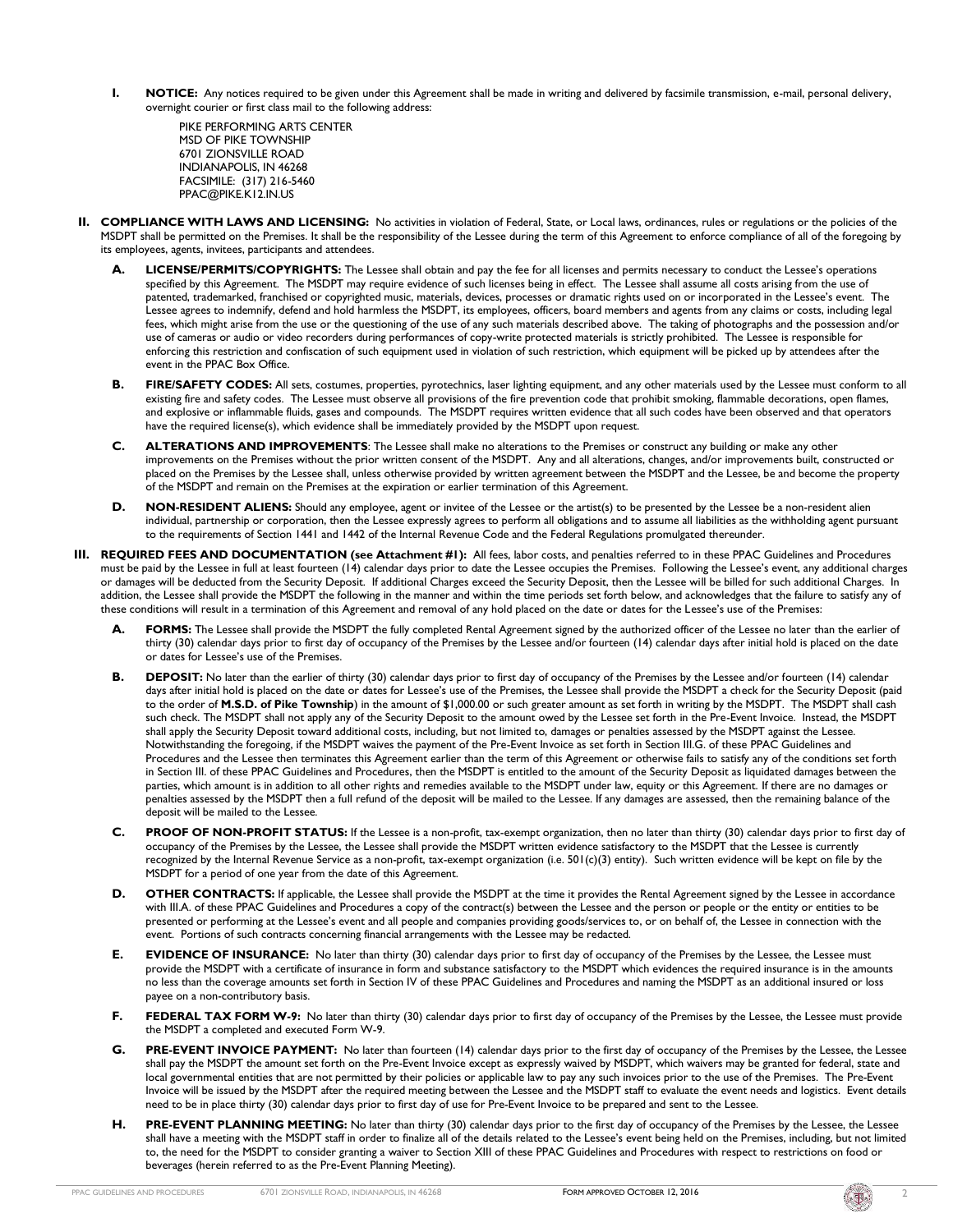- **IV. INSURANCE:** The Lessee shall carry commercial general liability insurance in an aggregate amount of not less than \$2,000,000, comprehensive liability insurance in the amount of not less than \$1,000,000 for injury to any one person and for any one occurrence, property damage insurance in the amount of not less than \$1,000,000, comprehensive liability insurance in the amount of not less than \$1,000,000.00 for any one occurrence for premises and operations as well as products and completed operations, and workers compensation and employers' liability insurance (unless a written waiver is provided by the Lessee from the State of Indiana) in the amount not less than \$500,000 for each accident, \$500,000 per policy for disease and \$500,000 for disease per employee. The insurance company or companies providing these insurance policies shall be licensed to do business in the State of Indiana and must hold a current "A-"rating or above according to A.M. Best's Key Rating Guide. Any deviation or change to the required policy coverage and endorsements are to be noted in writing on the Certificate of Liability Insurance Addendum. In addition, the Lessee shall notify the MSDPT at least thirty (30) days prior to the cancellation of any for the foregoing insurance policies. The MSDPT shall be named as an additional insured or loss payee, on a non-contributory basis, on all such insurance policies.
- **V. INDEMNIFICATION:** The Lessee shall indemnify, defend and hold harmless the MSDPT, its employees, officers, board members or agents from any and all penalties, damages, expenses and judgments, loss or expenses which may arise by reason of any damage, injury, death, or claim of injury to any person including, but not limited to, the Lessee's employees, volunteers, patrons, guests, agents, participants or invitees, or to any of the property operated or owned by the MSDPT, including, but not limited to, the Premises, of any nature and howsoever caused, by reason of any invasion of personal or property rights, of every name and nature, and whether casual or continuing, by reason of trespass or nuisance and any other claim for damages arising at law or equity alleged to have been caused or sustained in whole or in part by or because of any act or failure to act by the Lessee arising out of the use, occupancy and control of any of the Premises by the Lessee at any time during the terms of this Agreement,. The Lessee shall have the right to defend any such suit with attorneys acceptable to the MSDPT, and the MSDPT shall have the right, if it sees fit, to participate in such defense.
- **VI. TIME:** Time shall be of the essence of this Agreement and the time herein granted shall not be extended for the occupancy or use of the Premises or for the installation or removal of any equipment, goods or materials without the written permission of the MSDPT, and any time changes made less than twenty-four (24) hours prior to first day of occupancy of the Premises by the Lessee permitted by this Agreement shall be paid for according to the Fee Schedule (see Attachment #1) provided such time changes are accepted in writing by the MSDPT.
- **VII. PUBLIC SAFETY:** The Lessee shall neither encumber nor obstruct any of the sidewalks or parking lots on the Premises or the entrance to the Premises or any halls, stairs, lobbies, and audience chamber, nor allow the same to be obstructed or encumbered in any manner. The Lessee further agrees not to bring onto the Premises any material, substances, equipment, or object which is likely to endanger the life of, or cause bodily injury to, any person on the Premises, is likely to constitute a hazard to property or likely to damage any of the Premises. The MSDPT shall have the right to refuse to allow on the Premises any such material, substances, equipment or object.
- **VIII. STAGE PERSONNEL RESTRICTIONS:** Stage areas in use pose unique dangers to anyone not familiar with the technical aspects of the production. For this reason, the Lessee shall not allow patrons or other non-stage personnel to be on stage or in the wings at all times. Specific instructions are to be issued to the Lessee's production manager to have cast and crew use the Loading Dock Entrance (see attachment #3) on the North side of the PPAC for all rehearsals and performances.
- IX. PARKING: Daytime parking (from 7:00 a.m. 2:30 p.m., Monday through Friday) is restricted to areas not designated for bus parking. At all other times, the Lessee's employees, agents and invitees may park in any areas identified on Attachment #3. Violation of these parking restrictions could result in a fine. The Lessee agrees to provide this information to all persons connected with the production. The Lessee acknowledges that all of the MSDPT parking rules and regulations shall be in full force and effect during the term of the Agreement.
- **X. INTERRUPTION OR TERMINATION OF SHOW:** The MSDPT shall retain the right at its sole discretion to cause the interruption or termination of any performance when, in the sole judgment of the MSDPT, such an act is necessary due to any one or more of the following conditions:
	- **A.** Interruption or termination of the performance is in the interest of public safety.
	- **B.** The act is in violation of one or more of the MSDPT policies.
	- **C.** The Lessee fails to pay rental fees or any other charges due under the Agreement when the same is due.
	- **D.** The Lessee fails to perform any of its covenants herein.
	- **E.** In any of the aforesaid events, and in addition to any and all rights and remedies available to the MSDPT by law or in equity, the MSDPT may, with or without further notice, terminate this Agreement and expel and remove the Lessee, or any other person or persons from the Premises together with their goods, using such force as may be necessary in the judgment of the MSDPT or its agents, without evidence of notice or resort to legal process or becoming liable for any loss of damage which may be occasioned thereby.
- **XI. EVACUATION OF FACILITY:** Should it become necessary in the judgment of the MSDPT staff to evacuate the Premises due to reasons of public safety, the Lessee will retain possession of the Premises for sufficient time to complete the presentation of its activity without additional rental charge, provided such time does not interfere with another lease or planned presentation by the MSDPT. If, at the discretion of the PPAC Director or other employee designated by the MSDPT, it is not possible to complete presentation of the activity, rental shall be forfeited, prorated, or adjusted at the discretion of the MSDPT based on the situation, and the Lessee hereby waives any claim for damages or compensation from the MSDPT.
- **XII. ADDITIONAL ROOMS:** The dressing rooms are included as a part of the Premises. Any additional dressing room space must be requested at the time of the Pre-Event Planning Meeting, and if it is granted by the MSDPT, the Lessee shall be charged an additional rental fee set forth on the Pre-Event Invoice of \$50/room/day of use. There will be an additional charge of \$100/room/day of use for any rooms used by the Lessee that were not identified on the Pre-Event Invoice. No exit may be made into any Pike High School corridor from any added room or rooms.
- **XIII. FOOD AND BEVERAGES:** No food or beverage may be brought onto the Premises without the express written consent of the MSDPT. The MSDPT has an exclusive food service agreement with Chartwells to provide all concession and catering services for PPAC events with proceeds benefiting the MSDPT. Prior coordination for dietary and catering needs is made through Chartwells at 317-387-2687. Exceptions for religious and cultural groups may be approved by the MSDPT for an additional charge assessed against the Lessee by the MSDPT.
- **XIV. BONDING/SECURITY GUARDS:** The MSDPT, at its discretion, may require the Lessee to provide the MSDPT evidence of a bonding in the amount deemed necessary by the MSDPT.
- **XV. CUSTODIAN:** The MSDPT shall provide custodial staff during the entire time of any event at PPAC. Custodian time is charged to the Lessee as part of the total rental fee and is included in the Pre-Event Invoice (see Attachment #1). The Lessee agrees to leave the Dressing Rooms/Restrooms, Green Room, and any other area of the Premises used by the Lessee in good condition and stow all trash in the trash cans provided by the MSDPT. The Lessee shall pay for extra custodial services at the rates set forth on the Fee Schedule (see Attachment #1) for the additional hours worked if it is deemed by the MSDPT that the Premises have not been left in a reasonable condition.
- **XVI. FINANCIAL PENALTIES AND OTHER POSSIBLE CHARGES NOT REFLECTED IN THE PRE-EVENT INVOICE:**
	- **A. CHANGES IN TIME OR TIMES NOTED IN PRE-EVENT PLANNING MEETING:** A penalty of \$200.00 will be charged by the MSDPT against the Lessee if the Lessee changes any of the times agreed to in the Pre-Event Planning Meeting regarding Load-In, Load-Out, Rehearsal Time, Performance Time, etc. - even if such change(s) is made more than 24 hours before scheduled time.
	- **B.** LOSS OF INCOME: When a performance lasts two (2) hours or longer and the agreed intermission time has been ignored, a \$100 penalty will be charged by the MSDPT against the Lessee, unless such contrary arrangements are discussed in the Pre-Event Planning Meeting and approved in writing by the MSDPT on the Pre-Event Invoice.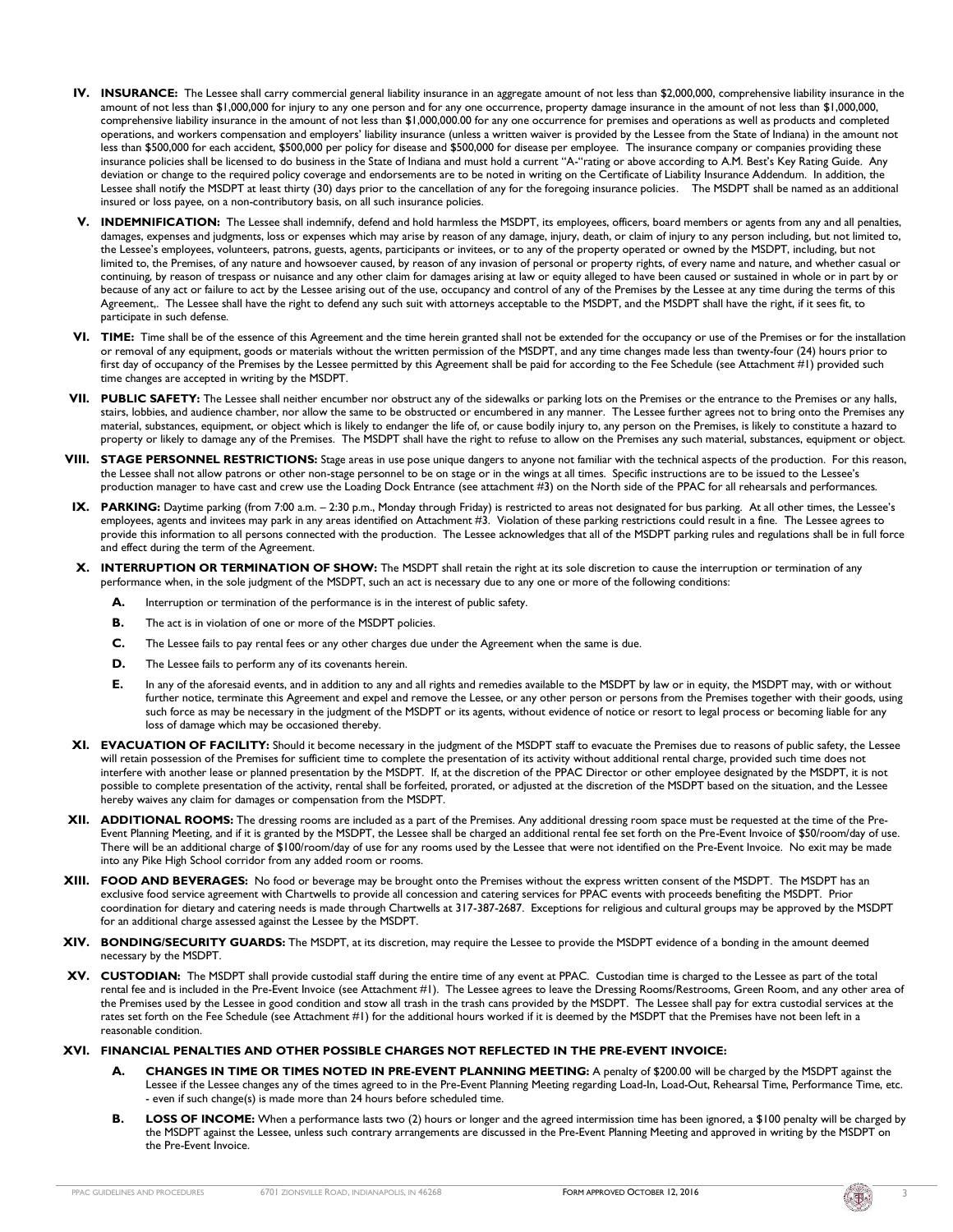- **C. CANCELLATION:** Cancellation of use(s) must be made in writing to the MSDPT at least thirty (30) calendar days in advance of said use(s). If the Lessee cancels its use(s) of the Premises with less than thirty (30) calendar days' notice, but at least fourteen (14) calendar days in advance of said use(s), then the Lessee forfeits the entire amount of the Security Deposit check. If the Lessee cancels its use(s) of the Premises with less than fourteen (14) calendar days' notice, then the full amount of the Pre-Event Invoice shall be paid by the Lessee. In case of cancellation by the Lessee, it shall be the responsibility of the Lessee to make reasonable public announcements, at the Lessee's expense, concerning the cancellation, as soon as possible following the cancellation by all reasonable means to assure that the public is informed.
- **D. DAMAGE/CLEAN-UP RESPONSIBILITY:** The Lessee shall be responsible for any and all damages to the Premises caused by acts, or failures to act, of the Lessee, its agents, employees, patrons, guests, invitees and/or artists whether accidental or otherwise. The Lessee further agrees to leave the Premises in the same condition as existed on the date the Lessee took possession, ordinary wear and use excepted. Any additional custodial charges incurred because of an unusual amount of post-event clean-up will be assessed by the MSDPT against the Lessee in addition to an "Excessive Cleaning Penalty" of \$300.00.
- **E. CHANGES IN PERSONNEL NOTED ON THE AGREEMENT FORM:** A "Crew Addition Penalty" of \$300.00 will be charged to the Lessee if the Lessee changes the number or any of the responsibilities noted in the Agreement for Load-In, Load-Out, Rehearsal, Performance, etc., even if such change(s) is made more than 24 hours before scheduled time of possession of the Premises and agreed to by the MSDPT.
- F. **OVERTIME:** All use is subject to an 8-hour maximum per day (including Load-In, Set-Up and Load-Out). Any hours over 8 per day will be assessed at \$100.00 per hour for Main Auditorium based events and \$50.00 per hour for Studio Theatre based events, plus additional labor costs. If both the Main Auditorium and Studio Theatre are being utilized by the Lessee for the same stated event only the higher of the two charges will be levied per hour plus additional labor costs involved in all spaces.
- G. SNOW REMOVAL: The MSDPT shall remove the snow from, and apply salt to, the parking lots and sidewalks of the Premises if the MSDPT determines such is necessary. However, if snow removal or salt application is required outside of regularly scheduled grounds keeping hours, then the MSDPT may assess the Lessee an additional fee of up to \$2,000.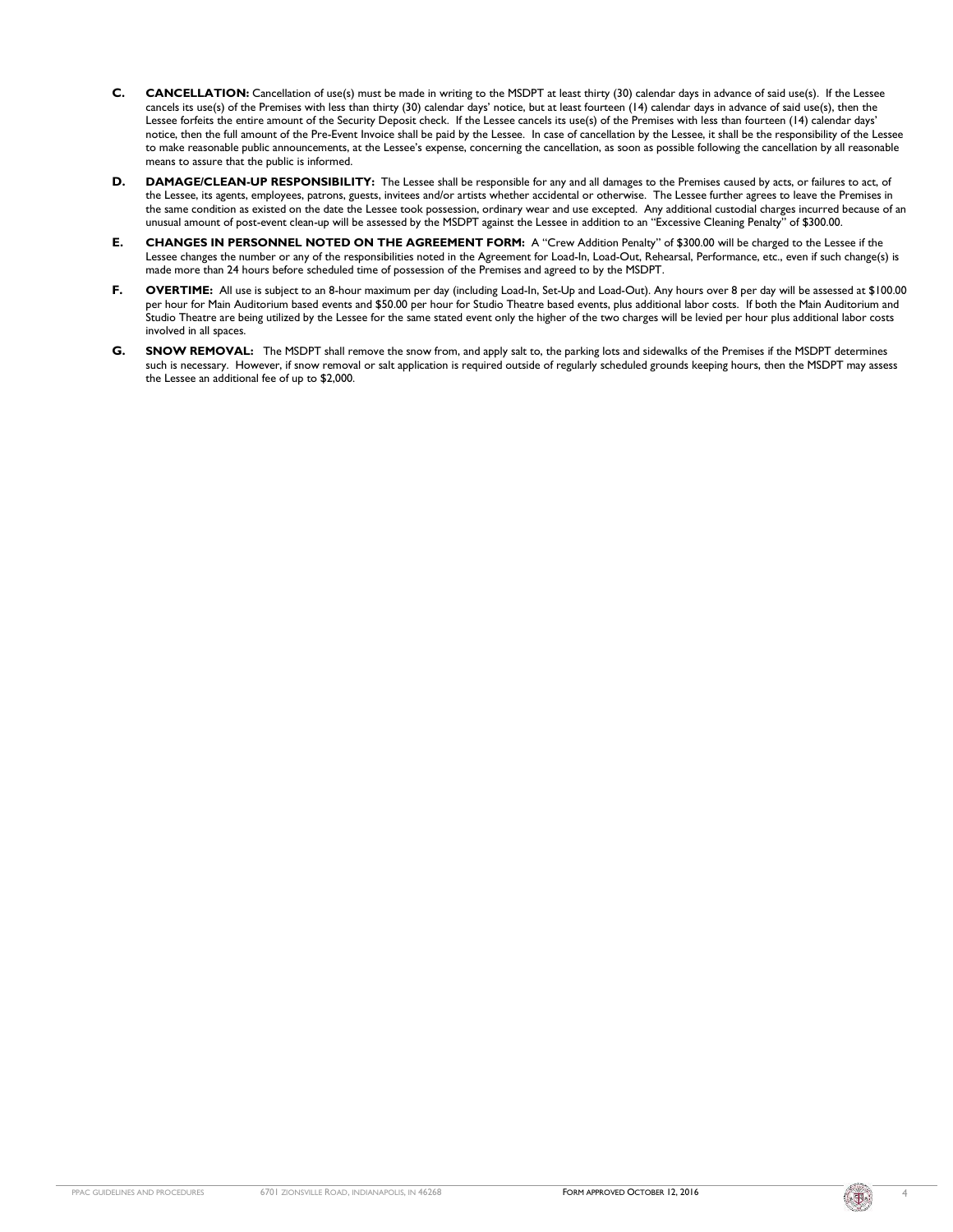### **BACKSTAGE PROVISIONS**

- **XVII. RECORDINGS:** The Lessee agrees that no recording, either visual or audio, of any kind will be made of the event covered by this Agreement without prior written approval from the MSDPT.
- **XVIII. DELIVERY OF GOODS:** Sets, costumes, and other materials belonging to the Lessee delivered prior to first day of occupancy of the Premises by the Lessee permitted by this Agreement will not be accepted by the MSDPT without prior written notice accepted by the MSDPT. The MSDPT makes no guarantee that space will be available to receive certain materials arriving prior to first day of occupancy of the Premises by the Lessee permitted by this Agreement. The MSDPT accepts no responsibility for such materials, including, but not limited to, the storage, safe-keeping or caring for such materials. The MSDPT will not accept any goods of the Lessee shipped to the Premises or any other facilities operated by the MSDPT if any sum is to be paid to the carrier upon its delivery of such goods.
- **XIX. TRUCK LOADING ENTRANCE:** The truck loading and unloading entrance is at ground level and is located on the north side of the PPAC just west of the Lobby entrance. Large or heavy loads must be equipped with ramps or lift gates.
- **XX. USE OF PIT &/OR PIANO:** The Lessee agrees to either provide crew or hire crew to remove and replace panels & scaffolding covering the Pit area of the PPAC. The Lessee must include sufficient time in the schedule for this procedure (approximately 1-1 ½ hour to remove and 1 ½-2 hour to replace depending on number of crew enlisted for said task). If the grand piano is included as a part of equipment to be provided by the MSDPT, then the Lessee agrees to pay to the MSDPT the amounts set forth in the Fee Schedule for such rental and tuning, if such tuning is determined to be necessary by the MSDPT or requested in writing by the Lessee.
- **XXI. LOAD-IN/LOAD-OUT:** The loading door (North Entry #3) will be unlocked approximately fifteen (15) minutes before the scheduled Load-In time, and said Load-In will commence only at the scheduled time. Load-Out must occur directly after the end of the final performance or at a time agreed to in writing by the MSDPT. The Lessee shall request the MSDPT in writing at the Pre-Event Planning Meeting for the MSDPT to provide laborers for Load-In and Load-Out or if such written request is not provided at the Pre-Event Planning Meeting, then the Lessee shall provide appropriate staff for Load-In and Load-Out activities.
- **XXII. STUDIO THEATRE:** When the Studio Theatre is used as an added room, at the discretion of the MSDPT, entrance shall be through only the doors at the south end of the Studio Theatre. In addition, the Lessee acknowledges that the Lobby entrance for the Studio Theatre may be used by the Concession Stand Staff.
- **XXIII. BACKSTAGE PERSONNEL:** Upon written request and at the expense of the Lessee, the MSDPT will arrange for stagehands, board operators, audio engineers, flymen, riggers, electricians and any other personnel set forth in the Lessee's written request. In addition, the Lessee is required to hire as many crewpersons as the MSDPT Technical Director (TD) deems necessary in addition to the TD or the person working in the TD capacity. Number and positions of crew hired by the TD for the event is dependent on the conditions brought about by the operation of the event, the TD's prior experience, and local stagehand market conditions. The Lessee is solely responsible for all crew costs. Any crew person working at the PPAC is subject to the TD's approval. The TD has the final determination in all crew related matters. The Lessee also understands that the TD may request the removal of a person from the PPAC at any time.
	- **A.** Only persons authorized as stagehands by the MSDPT are allowed to operate any equipment. In addition, only employees of the MSDPT or persons who the MSDPT believe are authorized and trained personnel in the use of personnel lift shall be allowed to use the personnel lift.
	- **B. TECHNICAL DIRECTOR:** The TD will oversee all events that occur at the PPAC. The TD's services will be charged by the MSDPT to the Lessee at the hourly fee set forth on the Fee Schedule (see Attachment #1) for the number of hours stipulated in the Agreement.
	- **C. STAGE MANAGER:** The Lessee shall furnish a qualified Stage Manager to call the show. If requested in writing by the Lessee, the MSDPT shall provide the Lessee with a Stage Manager at the hourly fee set forth on the Fee Schedule (see Attachment #1) for the number of hours stipulated in the Agreement.
	- D. CREW: The crew that will be hired may be trained students from Pike High School, college students or local professionals. The Lessee shall hire as a stagehand for the event at least one (1) student attending Pike High School at the time of the Lessee's occupancy of the Premises, and the Lessee assumes responsibility for payment to all of the crew, including, but not limited to, the Pike High School student.
	- **E. OVERTIME PAY DUE TO LACK OF MEAL BREAK:** Hours worked by any personnel over five (5) in one day, without a meal break, will be paid by the Lessee at time-and-a-half until the break is given.
	- F. **SCHEDULING:** A schedule will be created by the Lessee and sent to the MSDPT not less than thirty (30) calendar days before the first day of occupancy of the Premises by the Lessee. Changes made to the schedule within less than twenty-four (24) hours before the first day of occupancy of the Premises by the Lessee will result in an additional fee being assessed against the Lessee of \$200. The Lessee agrees that the crew, including, but not limited to the TD, will be scheduled according to traditional stagehand rules and regulations as follows:
		- 1. All calls are subject to a four (4) hour minimum. Load-In, Event Proper and Load-Out are three (3) separate call times each with four (4) hours minimum. All time worked past those minimums is paid in hourly increments.
		- 2. One fifteen (15) minute paid break will be scheduled after every two (2) hours of work.
		- 3. One meal break will be scheduled after not more than five (5) hours of work. A meal break is defined as one (1) hour "off the clock." If no meal break is provided after five (5) hours of work, all remaining time will be paid at time and a half until a meal break is provided.
		- 4. If any crew person works over forty (40) hours in one (1) week, all remaining time will be paid at time and a half.
		- 5. Any union crew call that begins prior to 8:00 a.m. (local time) is charged at time and a half until 8:00 a.m. (local time).
		- 6. If any union crew person works more than six (6) consecutive days with no day off, all remaining days will be paid at time and a half, until he/she receives a day off.
		- 7. All union stagehands are paid overtime after eight (8) hours worked in one (1) day.
		- 8. All members of the International Alliance of Theatrical Stage Employees will be compensated accordingly. All provisions must be carried out.
	- **G. CANCELLATION:** The Lessee shall pay a minimum of four (4) hours call at the prevailing rate for each stagehand plus other penalties noted in Section XVI.C. of these PPAC Guidelines and Procedures if the use of the Premises is cancelled less than forty-eight (48) hours before crew call time.
	- **H. ENTRANCE FOR PERFORMERS/CREW:** The entrance for the performers and the crew shall be the Stage Door Entrance at the Loading Dock (North Entrance #3). Individuals associated with the Lessee may make other entrance arrangements agreed to in writing by the MSDPT at the Pre-Event Planning Meeting.
- **XXIV. ANIMALS:** The Lessee shall not bring or keep, or allow to be kept in the Premises, any animals without obtaining written approval from the MSDPT. Animals used during the event may be brought into the PPAC only during listed rehearsal or performance times.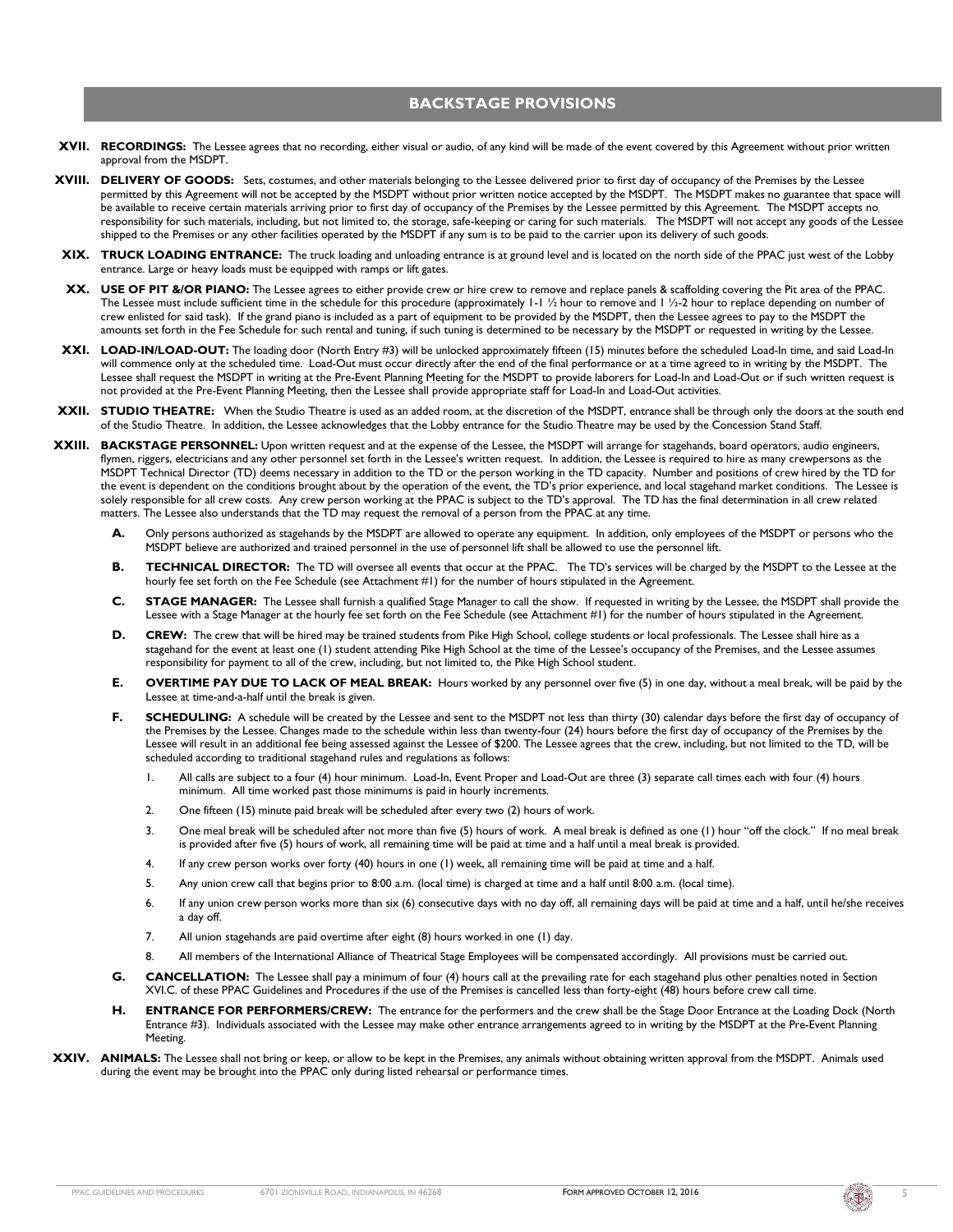#### **FRONT OF HOUSE PROVISIONS**

- **XXV. FRONT OF HOUSE PERSONNEL:** Upon written request from the Lessee provided prior to, or during, the Pre-Event Planning Meeting, the MSDPT shall provide ushers, ticket office staff and any other personnel deemed fitting and necessary by the MSDPT. The Lessee shall be charged for all ushers, ticket office staff and other personnel at the rates set forth on the Fee Schedule (see Attachment #1) for the hours worked. In addition, the Lessee agrees to the following:
	- LESSEE REPRESENTATIVE: At the time of execution of the Agreement, the Lessee shall furnish to the MSDPT Representative the name, address, email address and phone numbers of the person serving as the Lessee's representative (Lessee Representative). The Lessee Representative shall be the sole person authorized to make decisions or to negotiate with the MSDPT on behalf of the Lessee. The Lessee Representative (or an alternate assigned in writing by the Lessee Representative or other authorized officer of the Lessee), must be present at each performance and will then be the sole person authorized to resolve problems and conflicts or to negotiate any alterations in performance procedure with the staff of the MSDPT. The Lessee acknowledges that that Lessee Representative is fully authorized to act for and execute documents on behalf of the Lessee.
	- **B. MSDPT REPRESENTATIVE:** For every performance the MSDPT shall furnish, at the expense of the Lessee, a Front of House Director (FOH Director) to supervise the overall PPAC operation and serve as the MSDPT's representative during the performance. The authority of this FOH Director is absolute with regard to times of opening the lobby, opening the house, start of the program, length of intermission, safety of staff and audience and protection of the facility. The Lessee shall pay the MSDPT for the services of the FOH Director at the hourly rate set forth on the Fee Schedule (see Attachment #1) for the hours worked.
	- **C. USHERS:** At the discretion of the MSDPT, the Lessee may be required to hire ushers to be posted at entrances to the auditorium for all performances. If the Lessee refuses to provide ushers as required by the MSDPT, then the MSDPT may, but is not obligated to, provide ushers, and the Lessee shall pay the MSDPT for such ushers at the hourly rate set forth on the Fee Schedule (see Attachment #1) for the hours worked.
	- **D. MSDPT STAFF RIGHT TO ENTRY:** The Lessee shall permit the MSDPT staff, including, but not limited to, custodial staff or agents hired by the MSDPT to provide custodial or food and beverage services, access to any part of the Premises at any time. Should the Lessee prefer not to have custodial staff in any particular backstage area during the event, this must be identified in writing by the Lessee and approved by the MSDPT prior to, or during, the Pre-Event Planning Meeting.
- **XXVI. OPENING TIMES:** The Auditorium will be opened to the audience one-half hour prior to scheduled performance time. The program will begin at the time provided at the Pre-Event Planning Meeting. If the program is two (2) hours or longer, there shall be an intermission. Length of intermission is at the discretion of the MSDPT.
- **XXVII. SECURITY:** The MSDPT shall provide security personnel in numbers and at times deemed by the MSDPT in its sole discretion to be necessary or advisable for the event. The Lessee shall pay for all security personnel provided by the MSDPT at the rates set forth on the Fee Schedule (see Attachment #1) for the hours worked.
- **XXVIII. FIREARMS:** No one other than security personnel authorized by the MSDPT may carry, display or use any firearm on the Premises.
- **XXIX. PUBLIC AREAS:** The Lessee agrees to abide by the discretion of the MSDPT concerning activities, dress, etc. of those persons acting on behalf of the Lessee in any public areas.
- **XXX. CONCURRENT USE:** The MSDPT reserves the right to rent other parts of the facilities operated by the MSDPT at the same time as the rental of Premises to the Lessee. The use of the lobby, vestibules, hallways, box office, lounges and other public rooms and facilities that may be made available to the Lessee at the discretion of the MSDPT shall be concurrent with the use of such others as the MSDPT may determine; provided that such renting to others shall not unreasonably interfere with the use of the Premises by the Lessee. The Lessee understands and acknowledges that the Lessee has no rights whatsoever to enter or use the areas in the PPAC comprising the administration offices of the PPAC, the TD's Office, the mechanical rooms or any other areas except those which are determined and agreed upon in writing prior to, or during, the Pre-Event Planning Meeting.
- **XXXI. OPEN REHEARSALS:** Any rehearsal at which more than twenty-five (25) non-production personnel (who are not parents of under-age performers) are in attendance will be considered a performance and an additional usage fee will be levied which shall be paid by the Lessee.
- **XXXII. SEATING ON STAGE:** The Lessee will not permit or cause to permit audience seating on the stage, stage wings, or in the aisles. The sole exception is when the audience is a planned and integral part of the performance/event and is approved in writing by the MSDPT prior to, or during the Pre-Event Planning Meeting.
- **XXXIII. SENIOR CITIZENS/HANDICAPPED:** The Lessee shall be responsible for making immediate seating adjustments when senior citizens or people with disabilities, who have been inadvertently sold balcony seats, request seating in the more accessible areas of the main floor.
- **XXXIV. USE OF TOBACCO:** The Lessee shall not permit or cause to permit the use of any tobacco products, including, but not limited to, smoking, including, but not limited to, e-cigarettes or any similar product or device, in, or on, any part of the Premises; provided, however, that use of such products on the stage during the event may be permitted as long as the Lessee has obtained the prior written approval of the MSDPT regarding use of such products.
- **XXXV. ALCOHOLIC BEVERAGES:** The Lessee shall not permit or cause to permit use or possession of any alcoholic beverages on the Premises.
- **XXXVI. FOOD/BEVERAGES FOR CAST/CREW:** The Lessee agrees that when food and/or beverages are required on the Premises for the cast and/or crew, the only areas where such food and beverages may be served and consumed are the areas designated by the MSDPT. Arrangements for this must be made prior to, or during, the Pre-Event Planning Meeting. Chartwells will provide said food and beverages, and the Lessee shall pay for such food and beverages at the prices established from time to time by Chartwells. Only water may be consumed in any carpeted room other than the Stage Left or Stage Right "green room".
- **XXXVII. LODGING FORBIDDEN:** The Lessee, its employees, agents, invitees or guests are prohibited from using the Premises as a sleeping or lodging accommodation.
- **XXXVIII. LOBBY:** The Lessee is responsible for any damage or harm to the Entry Way or foyers that may occur during the term of this Agreement caused by acts, or failures to act, of the Lessee, its agents, employees, patrons, guests, invitees and/or participants whether accidental or otherwise. PLEASE NOTE: The Lobby is not to be used as a play space for children at any time. At the discretion of the MSDPT, any unsupervised behavior by children could result in the children or the Lessee being asked to vacate the Premises. The Lessee agrees to the additional terms and conditions:
	- **A. DECORATION:** No tape of any kind may be used on material covered walls. Masking tape may be used on brick, plaster or wood areas. No duct tape may be used anywhere. No objects may be placed on the front of the Gallery Seven cases in the Lobby. Only "Gaff" tape may be used on the marble floor. The Lessee may purchase "Gaff" tape from the MSDPT, if available, at the charge set forth on the Fee Schedule (see Attachment #1). A clear, obstruction free center aisle down the Lobby must be maintained at all times in line with the front entrance doors. All displays brought onto the Premises by the Lessee must be removed and/or discarded at the end of the term of this Agreement. If the Lessee fails to clean the Lobby to the satisfaction of the MSDPT, normal custodial services excepted, then the Lessee shall pay the MSDPT for custodial staff at the rates set forth on the Fee Schedule (see Attachment #1) for the hours worked. Merchandise storage may occur in the east balcony stairwell as long as the balcony is kept closed to audience members and the stairs are clear in case of emergency for crew members in the upstairs booth. The MSDPT does not supply table covers or other decorative items.
	- **B. LOBBY RESTROOMS:** The Restrooms in the Lobby will be opened for use by performers' parents and siblings during rehearsal time. A cleaning charge for each rehearsal time will be added to the Pre-Event Invoice.
	- **C. THE CONCESSIONS STAND:** The Concession Stand will be open during rehearsals and performances at the discretion of the MSDPT. No "outside" food may be brought in and consumed in the PPAC. Any tables and chairs near the Concession Stand are reserved for concession food only. Food and drinks must be kept in the designated spaces in the Lobby.

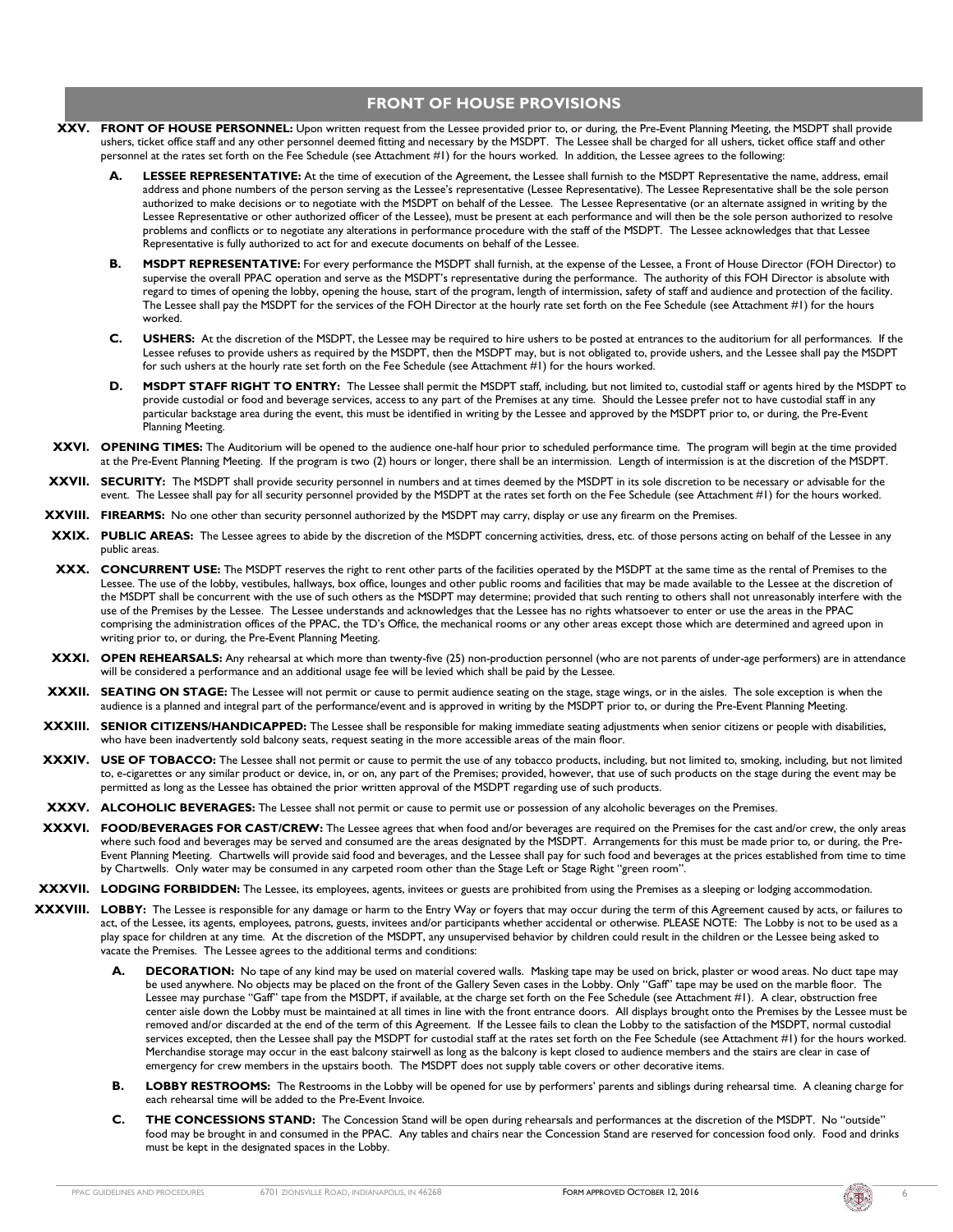- **XXXIX. PUBLICITY/PROMOTION:** The Lessee shall provide the MSDPT with the name of the person, entity or organization responsible for publicizing the event along with contact information which shall include office and mobile telephone numbers and e-mail address for such person, entity or organization.
	- **A. CORRECT ADVERTISING COPY:** All advertising newspaper, radio, television, posters, heralds, flyers, brochures, etc. shall contain the following information:
		- 1. The true and correct name of the presenting agency or organization (abbreviations are not acceptable); and
		- 2. The correct address of the PPAC which is "Pike Performing Arts Center, 6701 Zionsville Road, Indianapolis, IN 46268."
	- **B. DISTRIBUTION OF LITERATURE:** The Lessee shall not include in the programs or distribute on the Premises any literature, pamphlets, tracts, flyers, other written materials, etc., not directly pertaining to the content of, or personnel in, the performance (other than standard commercial advertising) unless the Lessee obtains the MSDPT's prior express written consent to such inclusion or distribution.
	- **C. FUTURE ATTRACTIONS:** The MSDPT reserves the right to distribute to the audience announcements and literature concerning future attractions to be held in the PPAC regardless of whether such attractions are under the auspices of, or in any way related to, the Lessee.
	- **D. POSTERS, PHOTOGRAPHS, ETC.:** All posters used in, or at, the Premises must be taken down after the last performance or they become the property of the MSDPT. All posted announcements must carry the full name of the sponsoring organization(s) and correct advertising copy.
	- **E. DISPLAYS:** The Lessee shall display posters, photographs, models, etc. pertaining to the production only in such areas as are approved by the MSDPT. Further, the Lessee shall not use any tape, tack, nail, screw or other fastening device into the ceilings, walls, or floors of the Premises so as to mar, deface, or injure the Premises. Displays at, or on, the Premises may be moved or covered only by the MSDPT.
	- **F. PLAYBILLS/PROGRAMS:** When applicable, the Lessee is required to prepare and distribute printed playbills or programs to the audience in order to insure that information regarding house operations and regulations is fully disseminated. The following information shall be in any and all materials disseminated to the audience or program participants:
		- 1. **Accessibility.** Pike Performing Arts Center is an ADA accessible facility. Please note that Audio Description and American Sign Language interpretation require 14-day advanced notice and are subject to availability.
		- 2. **Admission.** Admission prices vary by event.<br>3. **Concessions.** Beverages and food items are
		- Concessions. Beverages and food items are sold in the lobby concession area. All proceeds go to further the programs in the M.S.D. of Pike Township. Food and beverage are not allowed in the auditorium.
		- 4. **Contact During Performance.** If you are expecting a call during the performance, please notify the Front of House Director that a call is expected and provide the Front of House Director with your exact seat location. Contact line is (317) 216-5456.
		- 5. **Doors.** In most instances, lobby doors open 90 minutes before any event. House doors open 30 minutes before any event.
		- 6. **Electronic Devices**. The taking of photographs and the use of recording devices is strictly prohibited in the performance spaces unless prior arrangements have been made with the M.S.D. of Pike Township staff. Please deactivate any electronic watch alarms, telephones, pagers, Bluetooth ® devices, or other noise making, light producing equipment.
		- 7. **Emergency Evacuation.** Exits are conveniently located throughout the theatre. Please note your closest exit. In the event of an emergency, please walk to the nearest exit, and listen for further instructions.
		- 8. First Aid. Contact the nearest usher or the Front of House Director for assistance with non-medical emergencies. If there is a medical emergency, call 911, then notify an usher, the Front of House Director or security.
		- Latecomers. Late arrivals will be seated at appropriate intervals.
		- 10. **Lost and Found.** The Pike Performing Arts Center is not responsible for personal property of patrons. Items may be claimed at the Box Office after performances or by calling the Box Office the following business day. Items are held for 30 days.
		- 11. **Management.** The Pike Performing Arts Center facilities are managed by the staff of the M.S.D. of Pike Township at offices located at 6701 Zionsville Road, Indianapolis, IN 46268. Inquiries concerning bookings should be directed to the Pike Performing Arts Center Info Line, (317) 216-5450.
		- 12. **Parking.** Three ground level parking lots adjoin the Pike Performing Arts Center on the north and west sides of the facility with over 1100 parking spaces. Parking is always free.
		- 13. **Restrooms.** Men's and Women's restrooms are located at the east end of the Lobby, near the Concession Area. Additional restrooms are located toward the west end of the Lobby across from the Auditorium Entrance.
		- 14. **Smoking.** All M.S.D. of Pike Township facilities and grounds are tobacco free. This includes, but is not limited to, cigarettes, cigars, pipes, smokeless tobacco and e-cigarettes.
		- 15. **Special Arrangements**. If special arrangements are needed contact the Pike Performing Arts Center Info Line at (317)216-5450 at least fourteen (14) calendar days prior to the event you plan to attend.
		- 16. **Additional Information** available at [www.pike.k12.in.us/PerformingArtsCenter/home](http://www.pike.k12.in.us/PerformingArtsCenter/home) **Information Line.** (317)-216-5450
	- **XL. OBJECTIONABLE MATERIAL:** The Lessee, it agents, employees, patrons, invitees, guests and artists shall not include any materials in any performance which would be considered objectionable by the MSDPT or violate any of its policies. The FOH Director will remove any such materials if he/she deems it necessary.
	- **XLI. UNDERAGE COMPANY MEMBERS:** The Lessee agrees to the following terms and conditions with respect to legal minor cast members (Legal Minors):
		- **A. RESPONSIBILITY:** The Lessee agrees to provide at least one (1) adult chaperone (Chaperone) who will be responsible for every ten (10) Legal Minors.
		- **B. CHAPERONES:** Chaperones must monitor the Dressing Rooms/Restrooms, Green Room and any other area in which any Legal Minors are located, and Chaperones must be with the Legal Minors for whom they are responsible at all times.
		- **C. PIKE HIGH SCHOOL:** No one, including Legal Minors or Chaperones, is allowed to enter any area of Pike High School, the Dressing Rooms/Restrooms exterior doors shall not be used under any circumstances and must remain locked, and all posted signs must be obeyed by all Legal Minors and Chaperones at all time. The Lessee shall provide Chaperones who will abide by these and all other terms and conditions set for the Agreement.
	- **XLII. MATINEES:** The Lessee agrees to the following terms and conditions with respect to matinee performances:
		- **A. PERFORMANCE TIMES:** The Lessee agrees that all matinee performances, if any, will occur on only a day which is a Monday through Friday and only between the hours of 9:00 a.m. and 1:30 p.m.
		- **B. INTERMISSION:** There will be no intermission during such matinee performances.
		- **C. SUPERVISION:** The Lessee shall supply one (1) supervisor (Supervisor) and at least four (4) guides (Guide) to meet the audience at the main entrance and take them to assigned seats in the Auditorium. Each Supervisor and Guide must be of adult age.
		- **D. LOBBY:** At least one Guide must remain in the Lobby at all times during the performance to monitor traffic.
		- **E. DISMISSAL:** The Supervisor and Guides are required to escort the groups to the correct pre-determined exit for safe and speedy departure from the Auditorium.
		- **F. BUSSES:** The Lessee is responsible for ensuring that buses are parked within the yellow parking lines in the predetermined location agreed upon by the MSDPT and Lessee.

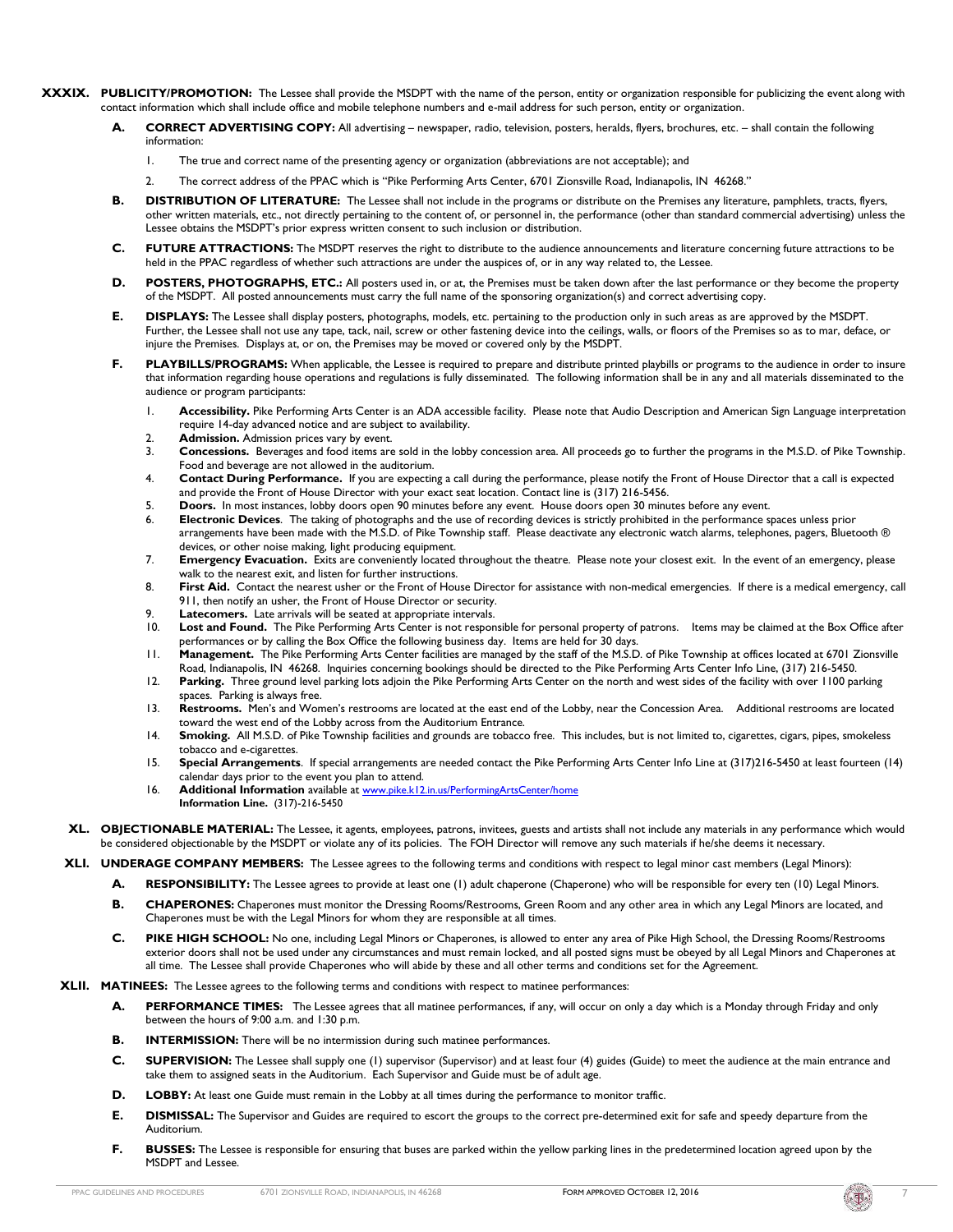- **G. PARKING LOT:** The Lessee shall ensure that the cars of those attending or participating such matinee performance are parked in the west parking lot.
- **H. RESTROOMS:** The audience may use the restroom facilities in the Lobby. The Lessee shall ensure that an adult accompanies any legal minor going to and from the restroom.
- **XLIII. TICKETS:** The Lessee shall provide any tickets and ticketing services needed for a performance unless otherwise agreed to in the Pre-Event Planning Meeting. Seating charts, providing specific breakdown by row and seat number, are available from the MSDPT. In addition, the Lessee agrees to the following terms and conditions in connection with ticketing of performances or events
	- **A. ADVANCE SALES:** The Lessee shall provide the MSDPT with a name, daytime telephone number and e-mail for the contact person for advance sales unless ticket sales are to occur through the PPAC Box Office.
	- **B. REQUIRED INFORMATION:** The Lessee shall provide the MSDPT with a short accurate description of the event including telephone number and e-mail for ticket sales or ticketing related questions, length of performance, official name of event, and any other information pertinent to event ticketing prior to the first day of public ticket sales. Such information shall be provided to the MSDPT by the Lessee no later than the Pre-Event Planning Meeting.
	- **C. TICKET AGENCY FEES:** Any ticket agency fees incurred through the sale of tickets shall be borne entirely by the Lessee.
	- **D. FREE TICKETS FOR THE MSDPT:** For each performance held in the PPAC, the Lessee shall provide the MSDPT 6 tickets at no cost to the MSDPT for use by the MSDPT at the discretion of the FOH Director.
	- **E. TICKET REVENUE:** When tickets are sold through the PPAC Box Office, the ticket revenue shall be paid to the Lessee after the regularly scheduled MSDPT School Board meeting which immediately follows the term of the Agreement. Ticket revenue will not be applied to the Pre-Event Invoice nor shall it be used to settle any other charges or fees assessed by the MSDPT against the Lessee in accordance with this Agreement.
- **XLIV. PPAC BOX OFFICE:** The PPAC Box Office is located on the north side of the complex, between Pike Freshmen Center and Pike High School. If agreed in the Pre-Event Planning Meeting, the PPAC Box Office may be used on the day of the event by the Lessee or the Lessee's assigned agents for ticket sales, beginning two (2) hours before listed event start time. Only the area in the PPAC Box Office designated by the MSDPT may be used. No office equipment or supplies of the MSDPT may be used by the Lessee. In addition, the Lessee agrees to the additional terms and conditions:
	- **A. TELEPHONE CHARGES:** Any expense incurred by the MSDPT for telephone charges as a result of the use of the telephone by the Lessee shall be paid by the Lessee.
	- **B. BOX OFFICE ACCESS:** Access to the PPAC Box Office is restricted to only authorized personnel of the Lessee as determined by the FOH Director.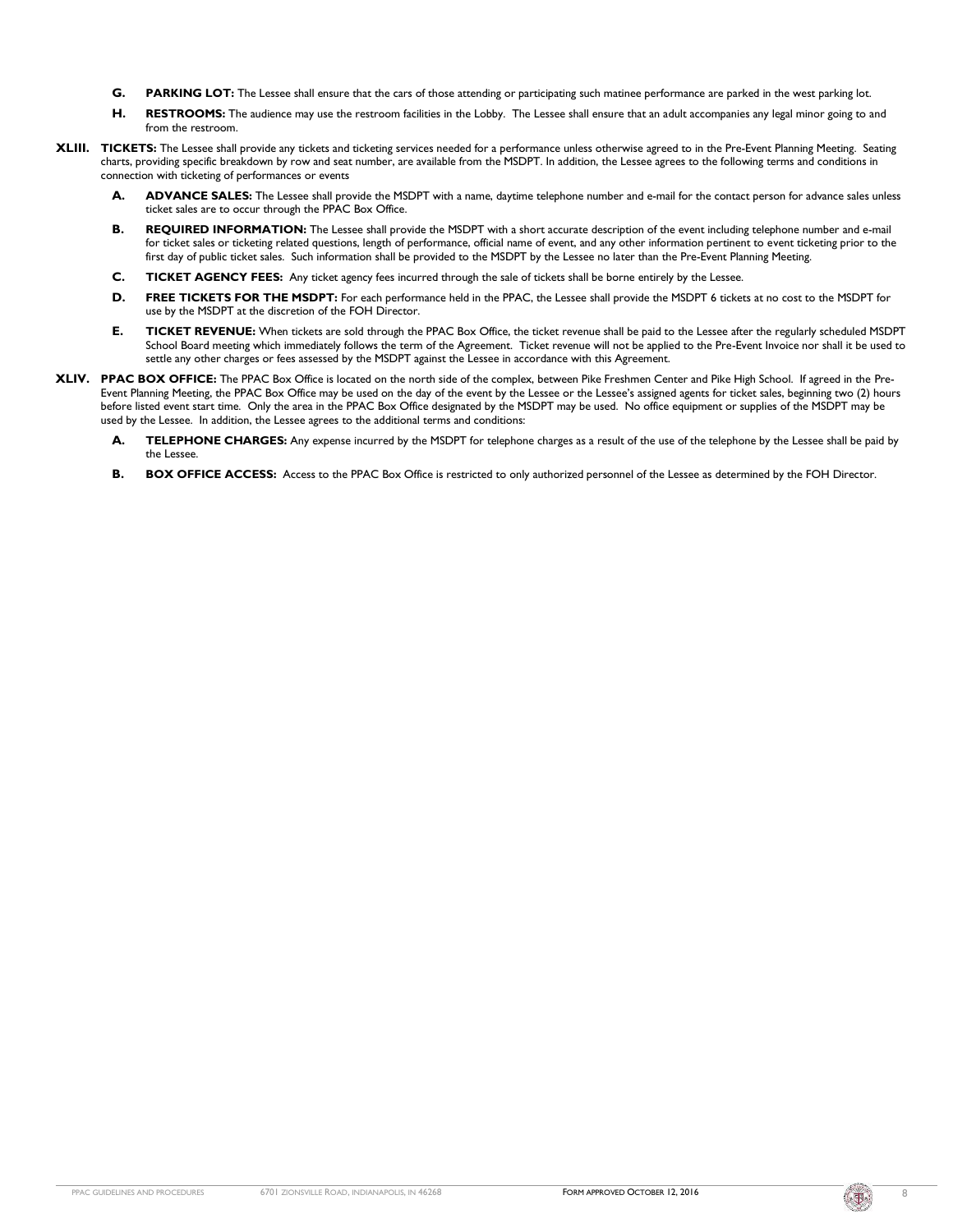# **FEE SCHEDULE** Attachment #1

| <b>Auditorium Fees</b>                        | <b>For-Profit Rate</b>       | Not For-Profit Rate          | Government Rate         |
|-----------------------------------------------|------------------------------|------------------------------|-------------------------|
| Rehearsal (8 hour maximum)                    | $$1,000$ per rehearsal day   | $$500$ per rehearsal day     | \$0 per rehearsal day   |
| Performance (8 hour maximum)                  | $$1,500$ per performance day | $$1,000$ per performance day | \$0 per performance day |
| Additional Hours (assessed after 8 hours/day) | $$100$ per hour              |                              | \$0 per hour            |

| <b>Studio Theatre Fees</b>                                                                               | <b>Rate Per Event</b>                                   |  |
|----------------------------------------------------------------------------------------------------------|---------------------------------------------------------|--|
| Rehearsal (8 hour maximum)                                                                               | \$250 (*Unless added as part of Main Auditorium rental) |  |
| Performance (8 hour maximum)                                                                             | \$500 (*Unless added as part of Main Auditorium rental) |  |
| Additional Hours (After 8 hours/day)                                                                     | $$25$ per hour                                          |  |
| *If Studio Theatre is added to Main Auditorium rental as additional room, \$50/day fee will be assessed. |                                                         |  |

| Labor/Personnel                                            | Rate Per Hour                                       |  |
|------------------------------------------------------------|-----------------------------------------------------|--|
| Technical Director*                                        | \$35 (4 hour minimum per Load-In, Event & Load-Out) |  |
| Front of House (FOH) Director*                             | \$50 (4 hour minimum per Event)                     |  |
| Stage Manager**                                            | Varies                                              |  |
| Stagehand**                                                | \$15 (4 hour minimum per Load-In, Event & Load-Out) |  |
| Security Officer*                                          | \$35 (4 hour minimum per Event)                     |  |
| Custodial Staff*                                           | \$35 (4 hour minimum per Event)                     |  |
| Box Office Staff**                                         | \$17 (4 hour minimum per Event)                     |  |
| Ushers <sup>**</sup>                                       | $$13$ (3 hour minimum per Event)                    |  |
| *Required personnel to be provided by the MSDPT.           |                                                     |  |
| **Specialized crew available at additional cost to renter. |                                                     |  |

| <b>Equipment Rental/Miscellaneous Fees</b> | Rate (Per Event)                       |
|--------------------------------------------|----------------------------------------|
| Grand Piano                                | $$100$ (\$115 tuning charge may apply) |
| Orchestra Shell                            | \$100                                  |
| Marley Dance Floor (Black)                 | \$100                                  |
| <b>LCD Projector</b>                       | \$100                                  |
| <b>Telex Communication System</b>          | $$25$ per day                          |
| <b>Wireless Microphones</b>                | \$25 per microphone, per day           |
| Gaff Tape                                  | $$20$ per roll                         |

| <b>Additional Fees/Penalties</b>                                         | Rate                                                                         |
|--------------------------------------------------------------------------|------------------------------------------------------------------------------|
| <b>Additional Rooms</b>                                                  | \$50 per room, per day (subject to availability)                             |
| <b>Crew Addition Penalty</b>                                             | \$300 (does not include cost of labor)                                       |
| (assessed when a deviation is made from the number/assignment of crew    |                                                                              |
| designated in the Agreement w/<24 hour notice)                           |                                                                              |
| Time Change Penalty                                                      | \$200 per change (plus labor and hourly rate if over 8 hours maximum)        |
| (assessed when a deviation is made from the times designated on the      |                                                                              |
| Rental Agreement w/<24 hour notice)                                      |                                                                              |
| <b>Excessive Cleaning Penalty</b>                                        | \$300 (additional custodial/labor fees may apply)                            |
| (assessed at MSDPT discretion)                                           |                                                                              |
| <b>Boutique Sales</b>                                                    | 10% of Gross Sales to the MSDPT (does not apply to non-profit organizations) |
| Late Payment Penalty                                                     | $$50$ per day                                                                |
| (assessed when final invoice /labor payment is not received by date      |                                                                              |
| designated in the Agreement)                                             |                                                                              |
| Returned Check (due to insufficient funds)                               | \$25                                                                         |
| <b>Cancellation Penalty</b>                                              | Loss of deposit                                                              |
| (w/<30 calendar day notice)                                              |                                                                              |
| 14 Day Cancellation Penalty                                              | Loss of deposit and invoiced amount paid                                     |
| (w/<14 calendar day notice)                                              |                                                                              |
| Ignored Concessions Penalty                                              | \$100                                                                        |
| (assessed when a deviation is made from the times designated on the      |                                                                              |
| Rental Agreement causing a loss of revenue for the MSDPT)                |                                                                              |
| <b>Loss Concession Fee</b>                                               | Varies                                                                       |
| (assessed when the Lessee does not wishes to provide an alternative      |                                                                              |
| food/beverage option for its attendees causing a loss of revenue for the |                                                                              |
| MSDPT)                                                                   |                                                                              |

Rates subject to change without notice.

Fee Schedule approved by<br>Metropolitan School District of Pike Township Board of Education<br>*March, 2015* 

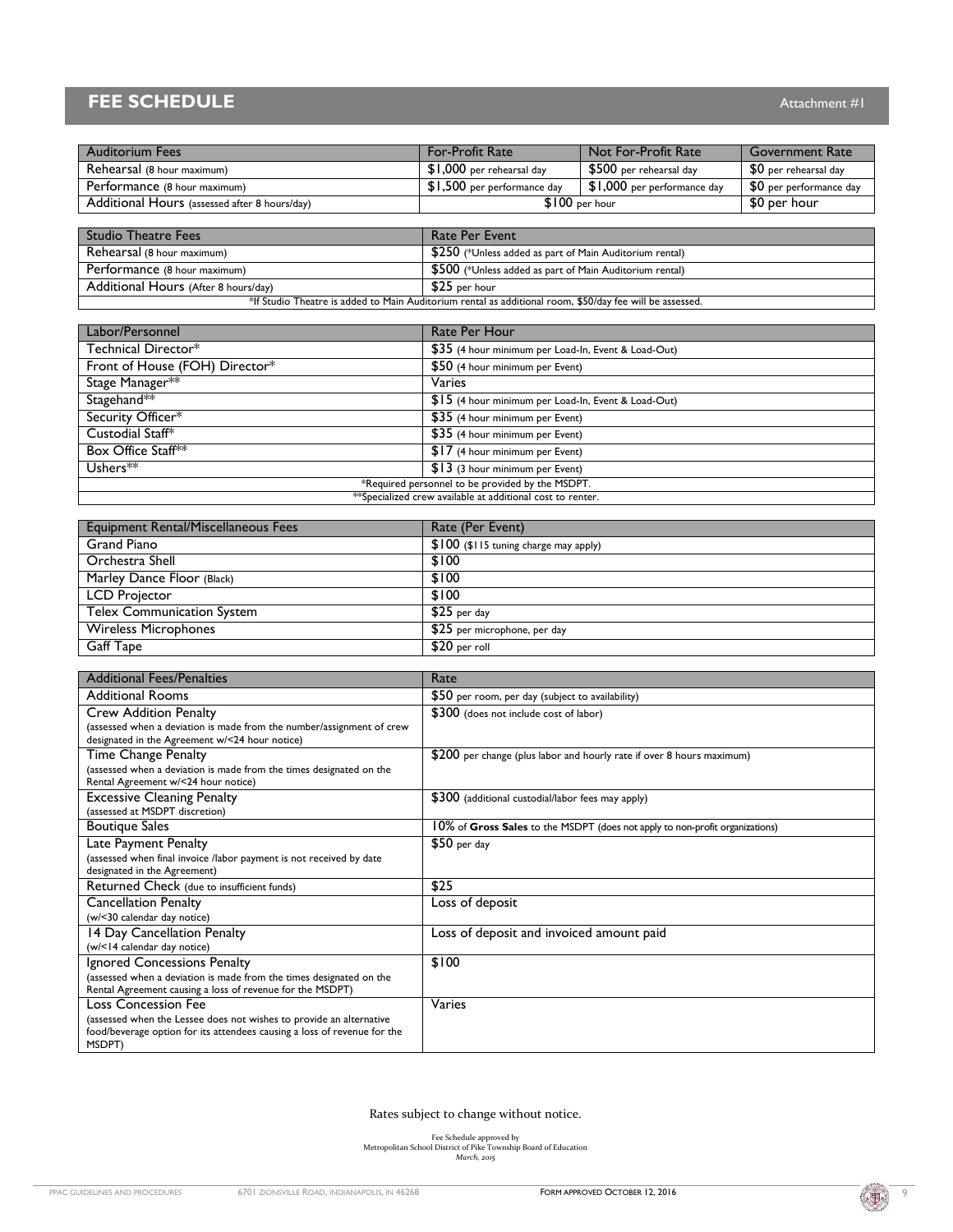## YOU ARE RESPONSIBLE FOR UNDERSTANDING THE CONTENTS OF THE PIKE PERFORMING ARTS CENTER (PPAC) GUIDELINES AND PROCEDURES.

PLEASE KEEP THIS CHECKLIST FOR YOUR RECORDS.

THE LESSEE MUST MEET WITH THE DESIGNATED STAFF OF THE METROPOLITAN SCHOOL DISTRICT OF PIKE TOWNSHIP AT LEAST THIRTY (30) CALENDAR DAYS PRIOR TO FIRST DAY OF USE FOR THE PRE-EVENT PLANNING MEETING.

- Purpose of meeting is to finalize event details, schedule crew, load in and out times, room needs. Details needed for preparation of Pre-Event Invoice.
- Pre-Event Invoice will be based on the details agreed to in this meeting.
- Payment in full of the Pre-Event Invoice is due fourteen (14) calendar days prior to first day of use, except as expressly provided in the Agreement.

THE FOLLOWING MUST BE RECEIVED BY THE METROPOLITAN SCHOOL DISTRICT OF PIKE TOWNSHIP NO LATER THAN THE TIME PERIODS SPECIFIED BELOW:

- Security Deposit Check made payable to the **Metropolitan School District of Pike Township**, due no later than the earlier of thirty (30) calendar days prior to first day of occupancy of the Premises by the Lessee and/or fourteen  $(14)$  calendar days after initial hold is placed on the date or dates for Lessee's use of the Premises.
- Completed Pike Performing Arts Center Rental Agreement signed by the authorized officer of the Lessee provided to the Metropolitan School District of Pike Township no later than the earlier of thirty (30) calendar days prior to first day of occupancy of the Premises by the Lessee and/or fourteen (14) calendar days after initial hold is placed on the date or dates for Lessee's use of the Premises.

THE FOLLOWING DOCUMENTS MUST BE RECEIVED BY THE METROPOLITAN SCHOOL DISTRICT OF PIKE TOWNSHIP AT LEAST THIRTY (30) CALENDAR (30) DAYS PRIOR FIRST DAY OF USE:

- Copy of federal tax exemption determination letter or comparable proof of non-profit/tax-exempt status, if applicable.
- Certificate of insurance evidencing at least the minimum coverages set forth in the Agreement and naming the Metropolitan School District of Pike Township as an additional insured or loss payee.

**MSD OF PIKE TOWNSHIP 6901 ZIONSVILLE ROAD INDIANAPOLIS, IN 46268**

Current Federal IRS Tax Form W-9

#### DOCUMENTS MAY BE MAILED, E-MAILED OR FAXED. CHECKS MUST BE MAILED OR HAND DELIVERED TO:

Pike Performing Arts Center 6701 Zionsville Road Indianapolis, IN 46268 [PPAC@Pike.k12.in.us](mailto:PPAC@Pike.k12.in.us)

INFO LINE:…………216-5450 FAX:.………………216-5460

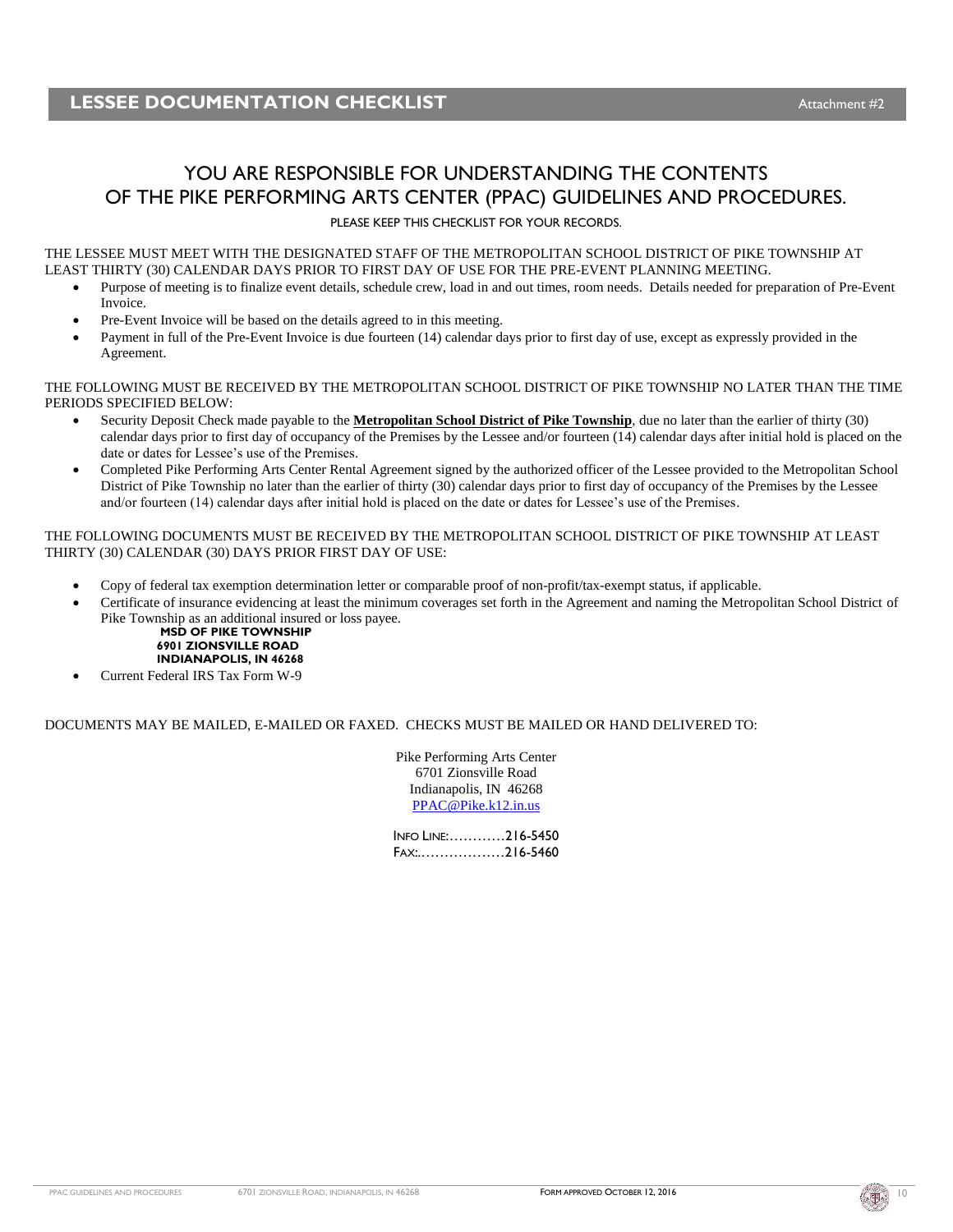# **6701 ZIONSVILLE ROAD, INDIANAPOLIS, IN 46268**

A different map should be inserted. This is difficult to follow, especially the building part. Too dark.



THE PIKE PERFORMING ARTS CENTER IS LOCATED ON THE NORTHWEST SIDE OF INDIANAPOLIS, 10-15 MINUTES OUTSIDE OF DOWNTOWN, AT 71<sup>ST</sup> STREET AND ZIONSVILLE ROAD.

$$
\left(\begin{matrix} \overline{\mathbb{B}}\\ \overline{\mathbb{B}} \end{matrix}\right)^{-1}
$$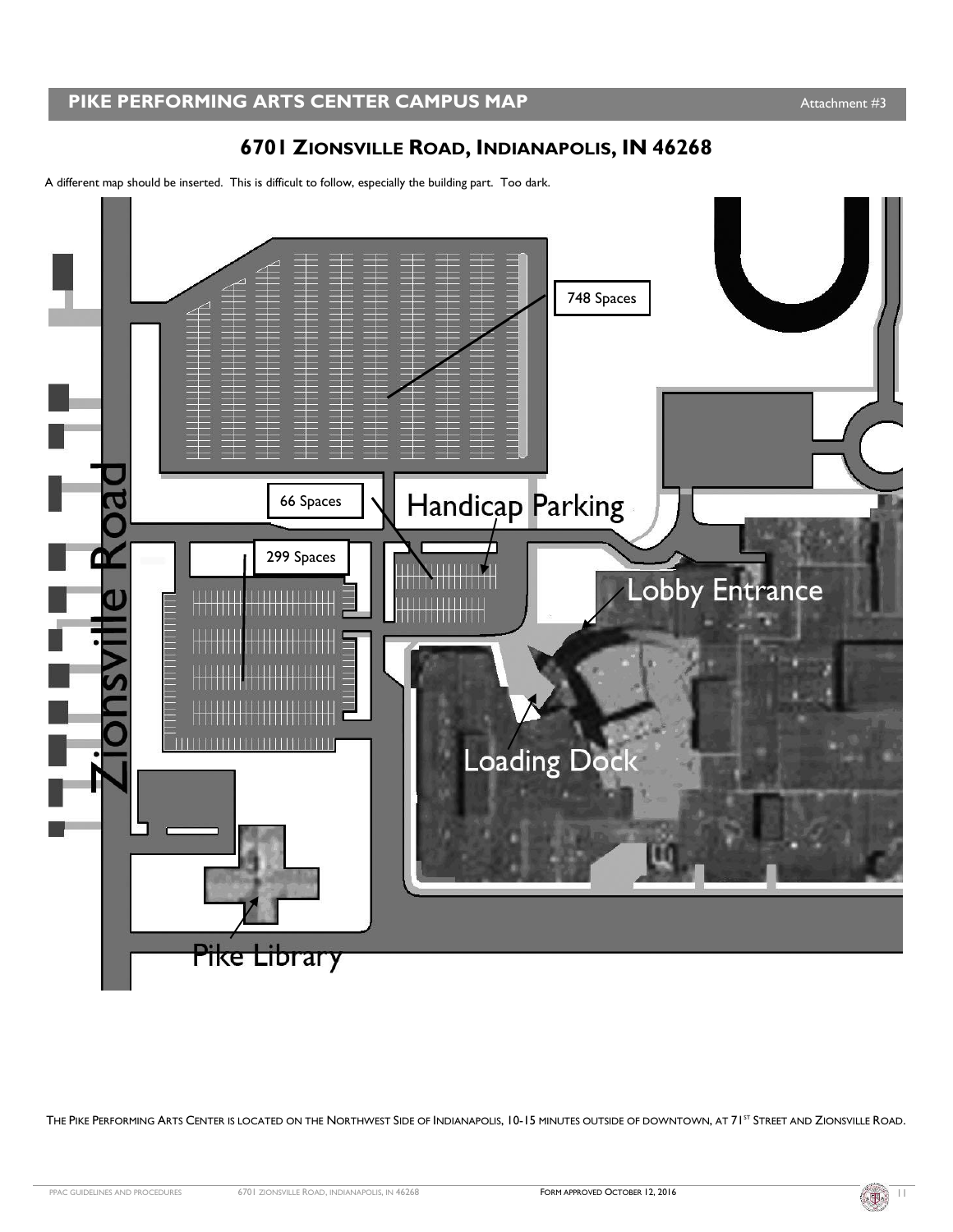